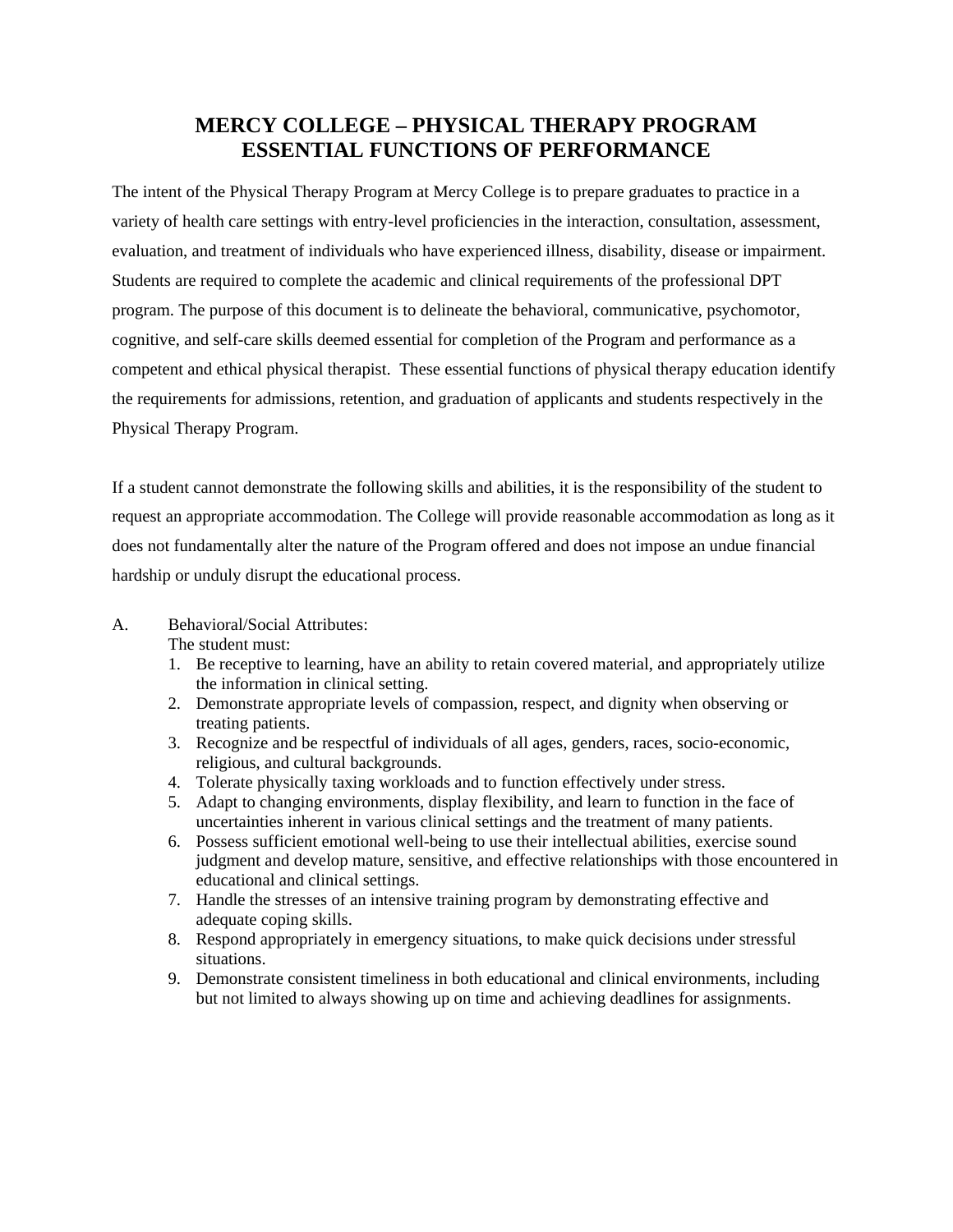#### B. Communication Skills:

The student must demonstrate the ability to:

- 1. Communicate in English effectively with faculty, peers, patients, staff, physicians, health care team members, and community and professional groups. Such communication includes speaking, reading and writing in English.
- 2. Communicate with patients in order to elicit information, explain conditions and procedures, and teach home programs, in a timely manner and within the acceptable norms of academic and clinical settings.
- 3. Recognize changes in mood and perceive nonverbal communications to be able to effectively communicate with peers, faculty, patients, and the health care team.
- 4. Be assertive, delegate responsibilities appropriately, and function collaboratively as part of a health care team. Such abilities require organization skills necessary to meet deadlines and manage time.
- 5. Demonstrate interpersonal skills needed for productive classroom discussion, respectful interaction with peers, faculty and clinical supervisors, and development of appropriate therapeutic relationships within clinical settings.

## C. Psychomotor Skills:

The student must:

- 1. Demonstrate the physical endurance to engage in active learning in a full weekend time block (Friday evenings for at least 3 hours., Saturdays and Sundays for at least 9 hours).
- 2. Provide appropriate strength, force, balance, and coordination to safely assess vital signs, wound status, endurance, segmental length, girth and volume, sensation, range of motion, strength, tone, reflexes, movement patterns, coordination, balance, developmental stage, soft tissue, joint motion/play, pain, cranial and peripheral nerve function, posture, gait, functional abilities, assistive device fit and use, and the pulmonary system, and any other appropriate assessment inherent in physical therapy practice.
- 3. Perform treatment procedures in a safe manner that is appropriate to the patient's status and desired goals, including but not limited to, exercise, developmental activities, balance training, gait training, coordination training, positioning techniques, self-care activities, joint mobilization techniques, and cardiopulmonary resuscitation.
- 4. Safely provide assistance required by patients to move in bed, transfer to all development positions on variable surfaces, and to ambulate.
- 5. Assess changes in muscle tone, skin quality, joint play, kinesthesia, and temperature to gather accurate objective information in a timely manner and monitor that individual's response to environmental changes and treatment and any other appropriate assessment inherent in physical therapy practice.
- 6. Manipulate common tools used for assessment of the cranial nerves, sensation, range of motion, and blood pressure as well as equipment with gait training, assistive devices, wheelchairs and modalities and any other appropriate tool inherent in physical therapy practice.
- 7. Travel to lecture, lab, clinical and research locations, and move within rooms as needed for changing groups, partners, and work stations and physically maneuver in required clinical settings to accomplish assigned tasks.

## D. Cognitive Skills:

The student must:

1. Demonstrate the mental stamina to engage in active learning in a full weekend time block (Friday evenings for at least 3 hours., Saturdays and Sundays for at least 9 hours).